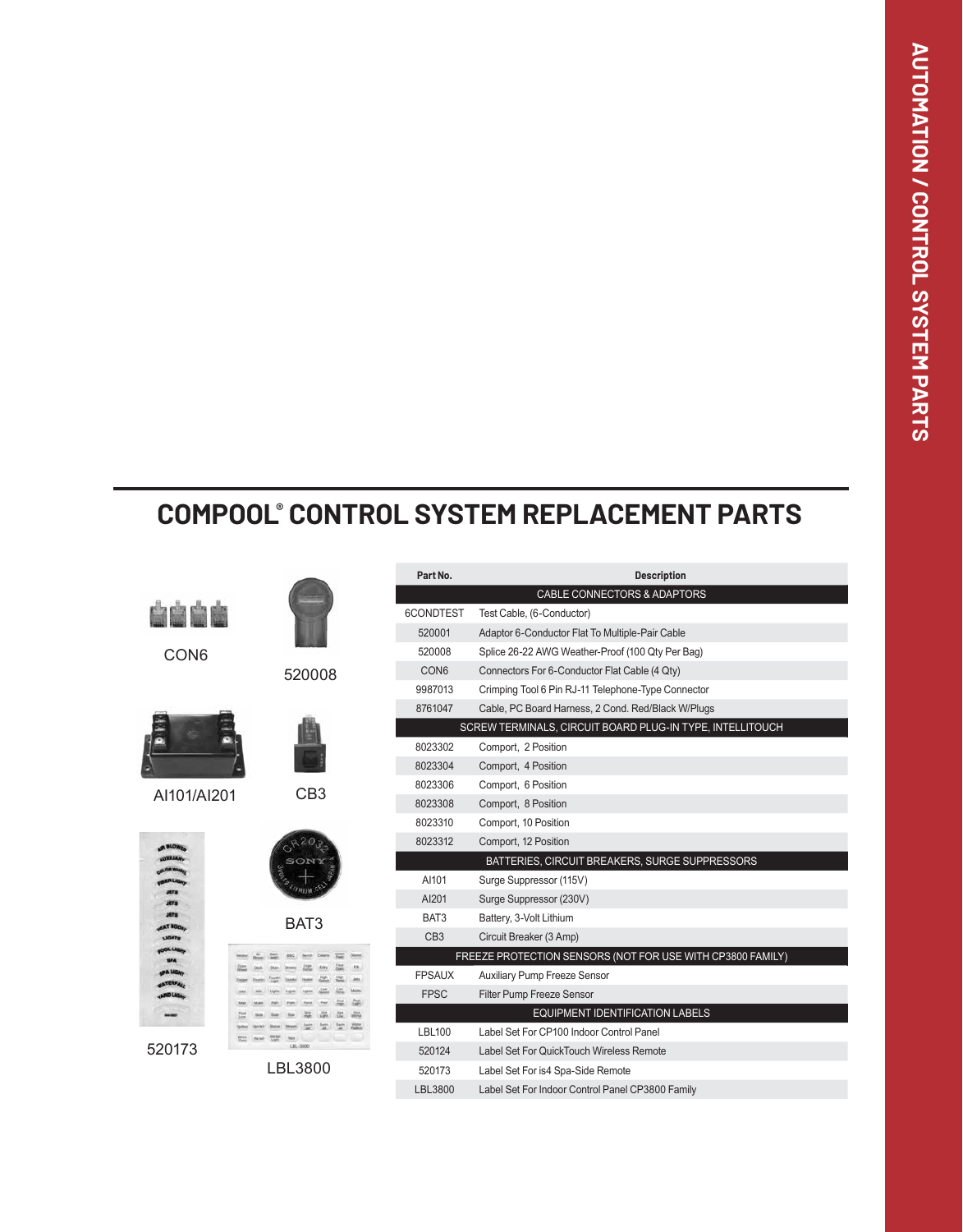## **COMPOOL® CONTROL SYSTEM REPLACEMENT PARTS (CONT'D)**

| Part<br>No.                                     | <b>Description</b>                                               |  |  |  |  |
|-------------------------------------------------|------------------------------------------------------------------|--|--|--|--|
| POWER CENTER HARDWARE (BLACK PLASTIC ENCLOSURE) |                                                                  |  |  |  |  |
| <b>LXLATCH</b>                                  | Latch, For Door                                                  |  |  |  |  |
| LXLID <sub>2</sub>                              | Lid, Latching Enclosure                                          |  |  |  |  |
| <b>LXPIN</b>                                    | Hinge Pins For Interior Faceplate, Set Of 2                      |  |  |  |  |
| <b>ENCLLX</b>                                   | <b>Enclosure For Power Center</b>                                |  |  |  |  |
| <b>FKNOBG</b>                                   | <b>Thermostat Knob</b>                                           |  |  |  |  |
| 520006                                          | Dead Panel, High Voltage                                         |  |  |  |  |
| 9541143                                         | Enclosure - CP3** Cover/Base/Doors                               |  |  |  |  |
|                                                 | POWER CENTER (BLACK PLASTIC ENCLOSURE)                           |  |  |  |  |
| LX820                                           | Emergency Shut-Off Controller/Power Center                       |  |  |  |  |
|                                                 | LOAD CENTER HARDWARE (ALMOND STEEL ENCLOSURE)                    |  |  |  |  |
| 520005                                          | Latch For Cover Enclosure-For Load Center                        |  |  |  |  |
| 520006                                          | Dead Panel, High Voltage                                         |  |  |  |  |
|                                                 | CIRCUIT BOARDS FOR INDOOR CONTROL PANELS                         |  |  |  |  |
| <b>PCCP100</b>                                  | Circuit Board For CP100 #11057                                   |  |  |  |  |
|                                                 | CIRCUIT BOARDS FOR POWER CENTERS AND RF RECEIVERS                |  |  |  |  |
| MODESO                                          | Module For ESO-2 Emergency Shut-Off Switch #11111                |  |  |  |  |
| PCLX80                                          | Circuit Board For LX80 #10688                                    |  |  |  |  |
| <b>PCLX820</b>                                  | Circuit Board For LX820 #10853                                   |  |  |  |  |
|                                                 | RELAYS AND RELAY ACCESSORIES                                     |  |  |  |  |
| <b>RLYHTR</b>                                   | Heater Relay Repair Kit                                          |  |  |  |  |
| <b>RLYLX</b>                                    | Relay Kit, 20 Amp                                                |  |  |  |  |
| RLYLX3HP                                        | Additional 25 Amp, 3 HP Power Relay<br>(For Auxiliary Equipment) |  |  |  |  |
| <b>RLYLXD</b>                                   | Relay Kit For 2-Speed Pump                                       |  |  |  |  |
| <b>RLYNC</b>                                    | Relay Kit 20 Amp (DPDT) For Special Applications Only            |  |  |  |  |
| <b>RLYSC</b>                                    | Relay Kit For LX220 & LX820, 20 Amp                              |  |  |  |  |
| RLYSC3HP                                        | 25 Amp, 3 HP Power Relay For LX220 And LX820 Systems             |  |  |  |  |
| <b>RYALX</b>                                    | Adapter, 2 Relays Controlled By 1 Circuit                        |  |  |  |  |
| CRALX                                           | Adapter, 1 Relay Controlled By Circuits                          |  |  |  |  |
| 520403                                          | Dual Heater Relay Kit                                            |  |  |  |  |
|                                                 | OUTDOOR REMOTES FOR CP3800 FAMILY OR SYSTEMS<br>(FULL FUNCTION)  |  |  |  |  |
|                                                 |                                                                  |  |  |  |  |

520345 is10 for CP3800 Family Includes 6Cond Adapter1

| <b>SWITCHES</b>   |                                                    |  |  |  |  |  |
|-------------------|----------------------------------------------------|--|--|--|--|--|
| 6010102           | On/Off Switch for CP30 Remote Panel, 2 Position    |  |  |  |  |  |
| 6010103           | On/Off/On Switch For CP30 Remote Panel, 3 Position |  |  |  |  |  |
| ES <sub>O</sub> 2 | Shut-Off Switch with Alarm, Double Gang Plate      |  |  |  |  |  |
| RCS <sub>1</sub>  | Spa Jets Switch, Wall Mount, Single Gang Plate     |  |  |  |  |  |

CALIFORNIA PROPOSITION 65 WARNING

**WARNING:** Cancer and Reproductive Harm. www.p65warnings.ca.gov. **PWW.p65warnings.ca.gov. ADVERTENCIA:** Cáncer y Daño Reproductivo. **AVERTISSEMENT:** Peut Causer le Cancer et des Dommages au Système Reproducteur.



PCLX80



MODESO



RLYLXD RLYLX